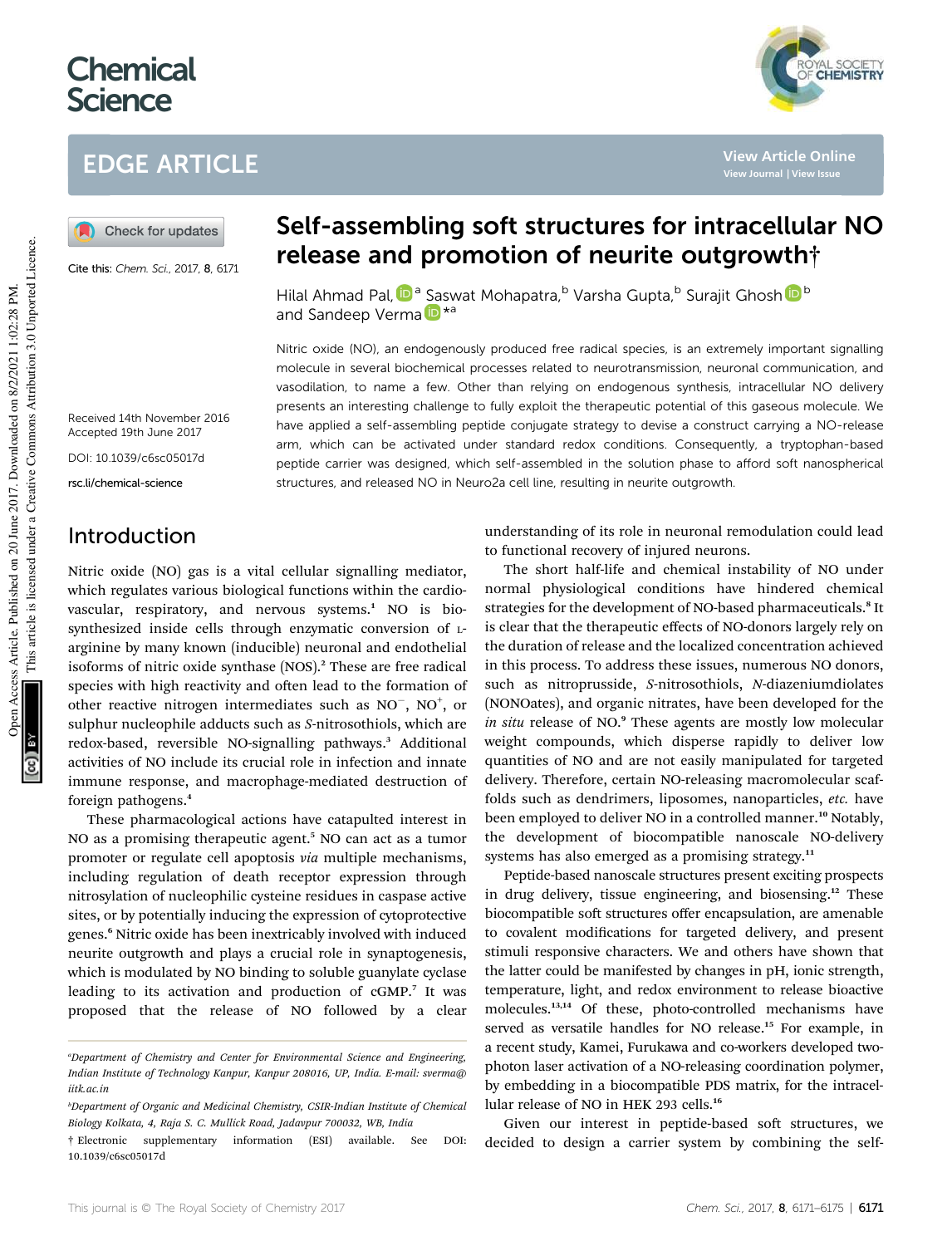#### Chemical Science Edge Article

assembling character of aromatic dipeptides with a known NOdonor, 2-{[4-(nitrooxy)butanoyl]oxy} benzoic acid (nitrated aspirin).<sup>17</sup> We envisioned that the presence of a tryptophan containing peptide will help assembly and a redox trigger will react with the NO donating handle for nitric oxide release. The NO-donor arm was selected due to its useful pharmacological actions such as anti-inflammatory activity, reduced gastro toxicity compared to aspirin, and platelet aggregation inhibition.<sup>17</sup> Herein, we describe the design, synthesis, and *in vitro* nitrite and intracellular nitric oxide release from a novel NO releasing peptide conjugate, and the effect of nitric oxide on neurite growth in Neuro2a cells (Fig. 1).

### Results and discussion

Salicylic acid was conjugated to a ditryptophan peptide using solution phase protocols, followed by the attachment of the NO releasing arm and the target compound 1 was characterized for its stability and purity using analytical methods (Fig. S1 and S2 ESI†). Conjugate 1 afforded formation of spherical structures in an aqueous medium, as characterised using microscopy techniques (Fig. 2) such as atomic force microscopy (AFM) and scanning electron microscopy (SEM). As observed previously for a *C*<sup>3</sup> symmetric Trp–Trp dipeptide, self-assembly of 1 afforded spherical structures ascribed to favourable hydrophobic  $\pi$ - $\pi$ stacking and hydrogen bonding interactions,<sup>18</sup> thus justifying our first design principle concerning the aspect of selforganization. Notably, the size distribution as assessed using dynamic light scattering measurements revealed an average hydrodynamic diameter of  $\sim$ 300 nm for these spherical structures (Fig. 3a).

The pharmacological effects of organic nitrates are primarily mediated through their eventual transformation to nitric oxide. This activation can occur either *via* enzymatic or non-enzymatic processes. It has been suggested that endogenous thiols such as glutathione, cysteine, *N*-Ac-cysteine, *etc.* decompose organic nitrates to afford nitrite ions, while getting oxidized to the corresponding disulfides during this process.<sup>19</sup> Cellular thiols facilitate the non-enzymatic conversion of organic nitrates for NO release and modulate nitrate-induced counter-regulatory mechanisms.<sup>20</sup> For example, glutathione tripeptide affords the formation of *S*-nitrosoglutathione (GSNO), a rich bioavailable



Fig. 1 Molecular structure of conjugate 1. (Fig. S14, ESI†).

Open Access Article. Published on 20 June 2017. Downloaded on 8/2/2021 1:02:28 PM.

oen Access Article. Published on 20 June 2017. Downloaded on 8/2/2021 1:02:28 PM.

This article is licensed under a Creative Commons Attribution 3.0 Unported Licence.

This article is licensed under a Creative Commons Attribution 3.0 Unported Licence.

source of NO, which is regulated by GSNO reductase in an NADH-dependent reaction. The latter is known to be overexpressed in the hippocampal and cerebral brain regions and plays a crucial role in regulating NO release and its activity.<sup>21</sup> In addition, thiol nitrosation at key protein targets could serve as a short-lived, post-translational regulatory mechanism to control neural plasticity and its involvement in the genesis of certain neurological diseases.<sup>22</sup>

Glutathione was used to study the nitrite release kinetics of 1 *via* incubation in phosphate buffer (5 $\times$ , pH 7.40) at 37 °C. Following established protocols, the formation of nitrite was determined using Griess assay. This UV-Vis assay is based on the reaction between sulphanilamide, *N*-(1-naphthyl) ethylenediamine dihydrochloride, and nitrite in an acidic medium to afford azo dye formation, which can be quantitatively followed at 540 nm. Briefly,  $1(100 \mu M)$  in PBS (pH 7.4) was incubated with glutathione (GSH, 5 mM) at 37 °C. Aliquots (0.3 mL) of the mixture were taken at specified time points and treated with Griess reagent (0.1 mL), followed by re-incubation for 15 minutes at  $37^{\circ}$ C. The absorption of the mixture was recorded at 540 nm on a UV spectrophotometer.<sup>23</sup>

The nitrite concentration of the mixture was calculated from the standard nitrite concentration–absorbance curve (Fig. S4, ESI†), which allowed the calculation of the percentage of nitrite released from 1.

After a brief period of slow initial release, around 50% cumulative nitrite release was observed over a period of 50 h (Fig. 3b), which is in contrast to organic nitrates such as nitroglycerine that release NO immediately upon incubation with glutathione.<sup>24</sup> This difference in release kinetics could be attributed to the compact, self-assembled morphology of 1. Nitrite release was not observed when 1 was incubated in phosphate buffer without glutathione, over a period of 50 h. 1 was further incubated with different concentrations of glutathione. An increase in glutathione concentration not only leads to faster nitrite release, but also to enhanced concentration of nitrite ions, as detected using the Griess assay (Fig. S5, ESI†).

We investigated the possible formation of *S*-nitrosoglutathione (GSNO) with the help of a time-dependent UV-Vis study (Fig. S6, ESI†). The results show the complete absence of the absorption characteristics of *S*-nitrosothiols (RSNO), which typically afford an intense absorption band between 330– 350 nm and a weaker band in the 550–600 nm region.<sup>25</sup> The absence of strong absorption at 330 nm indicated the lack of *S*nitrosoglutathione formation arising from the incubation of 1 with glutathione, or that it remained undetected for our system.

The time-dependent degradation of 1 in the presence of glutathione was followed with the help of HPLC analysis. 1 (0.1 mM) was incubated with glutathione (5 mM) in  $5\times$  phosphate buffer solution (pH = 7.4), at 37 °C. Aliquots were drawn at various time intervals for HPLC analysis (monitored at 280 nm), where a peak corresponding to 1 ( $R_t = \sim 12.65$  min) decreased with respect to time and a new peak  $(R_t = \sim 12 \text{ min})$  appeared (Fig. S7, ESI†), corresponding to the phenolic ester hydrolysis product (Fig. S13, ESI†). The release of nitrite ions was further confirmed with the help of ion exchange chromatography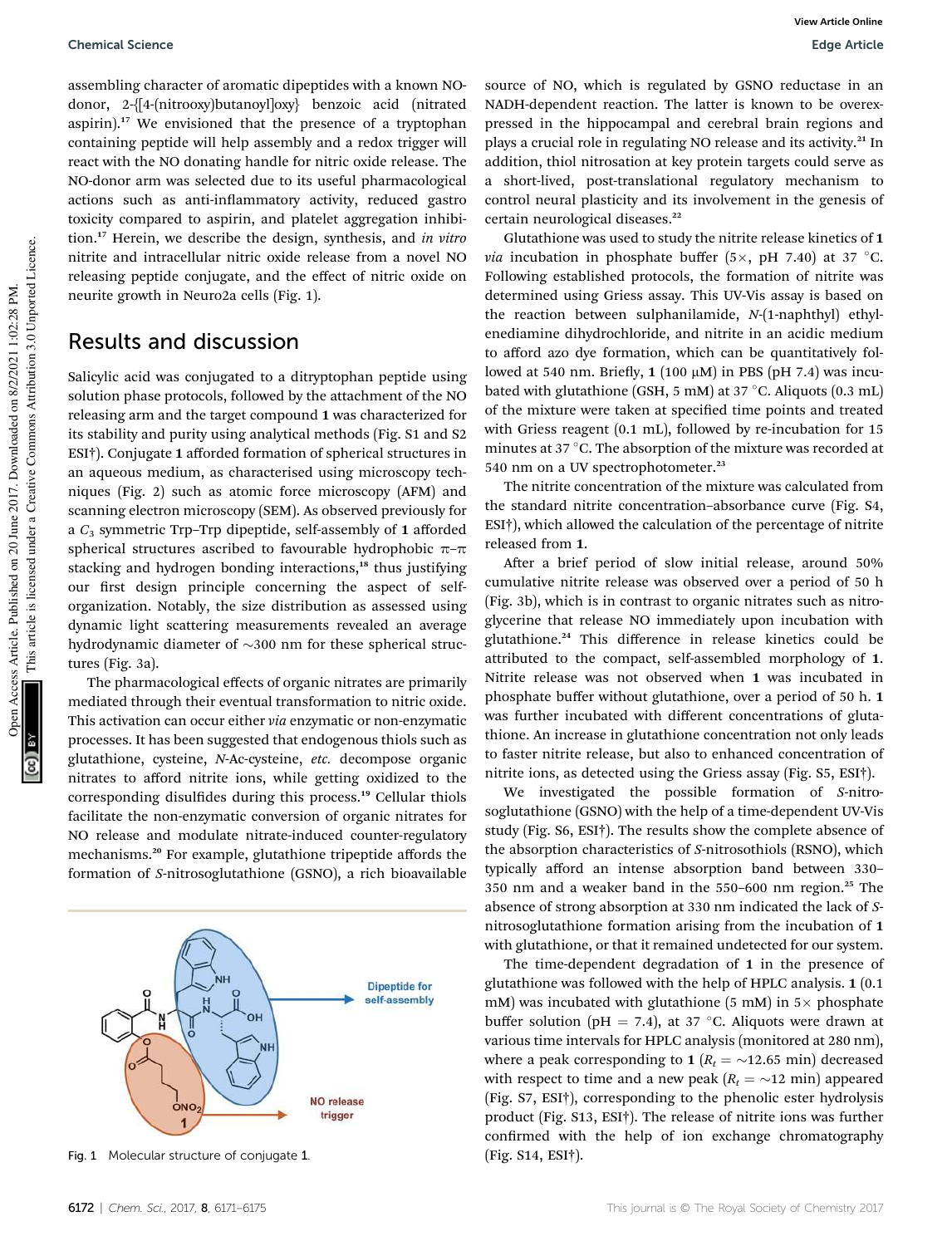

Fig. 2 Microscopy analysis. (a) AFM micrograph of 1 (scale bar = 500 nm). (b) 3D height profile of the spherical structures of 1. (c) SEM micrograph (scale bar =  $2 \mu m$ ). (d) Zoomed view (scale bar =  $1 \mu m$ ).



Fig. 3 (a) Size distribution of 1 from the DLS measurements. (b) In vitro nitrite release from  $1(100 \mu M)$  on incubation with glutathione (5 mM) in PBS (pH 7.40) at 37  $^{\circ}$ C. The experiments were performed in triplicate (the points represent the average of three values).

Intracellular glutathione is widely distributed in cells and plays an important role in biochemical reactions. As Neuro2a cells contain a high amount of glutathione,<sup>26</sup> it can be envisaged that a similar reaction can facilitate intracellular NO release from 1. Thus, we decided to evaluate the potential of 1 in releasing nitric oxide in neuronal cells. As a start, MTT assay was performed to assess the toxicity of 1 in Neuro2a cells for several concentrations (25-200  $\mu$ M) (Fig. 4).<sup>27</sup> This revealed a lack of cytotoxicity, indicating the suitability of 1 for cell culture experiments.

NO release in the Neuro2a cell line was assessed after 24 h incubation, as reported for other NO donors.<sup>28</sup> We checked the intracellular NO release via 4-amino-5-methylamino-2',7'-



Fig. 4 MTT assay in Neuro2a cells treated with 1 for 24 h.

difluorescein diacetate (DAF-FM diacetate) assay (Fig. 5).<sup>29,30</sup> This assay revealed no change in the DAF fluorescence after treatment with 5 and 10  $\mu$ m of 1 in the Neuro2a cells as compared to that of untreated cells (control). However, an appreciable increase in the fluorescence signal was observed after treatment with 20 and 40  $\mu$ M of 1, compared to the untreated cells.

To ascertain the beneficial role of  $1$ , we also compared the NO releasing potential of 2-{[4-(nitrooxy)butanoyl]oxy} benzoic acid (nitrated aspirin) as a control. The objective of this comparison was to demonstrate the purpose of conjugating the NO donor moiety (nitrated aspirin) with a ditryptophan peptide, which affords the formation of aggregated spherical structures. Interestingly, we observed that the NO-releasing ability of nitrated aspirin at 20  $\mu$ M is significantly lower compared to that of 1 at the same concentration. These results clearly indicate that 1 has signicant potential of releasing NO in cellular environments in the aggregated form.

Neurite outgrowth of neuron cells indicates that neuron cells are healthy and active. We checked the potential of 1 in neurite outgrowth using phase contrast or differential interference contrast (DIC) microscopy. Numerous reports have described the use of this method to discriminate between neurite bearing and non-bearing cells, as it is an excellent method to gain contrast in transparent specimens.<sup>31</sup> In a typical experiment, Neuro2a cells were treated with  $1$  (20  $\mu$ M) followed by observation in DIC mode. The images clearly demonstrated significant neurite outgrowth in cells treated with 1, compared to untreated



Fig. 5 Results of the DAF-FM diacetate assay to assess intracellular release of NO after treatment with various concentrations of 1 in Neuro2a cells for 24 h. 20  $\mu$ M of nitrated aspirin is used as a control to compare the potential of 1 for releasing intracellular NO.

This article is licensed under a Creative Commons Attribution 3.0 Unported Licence.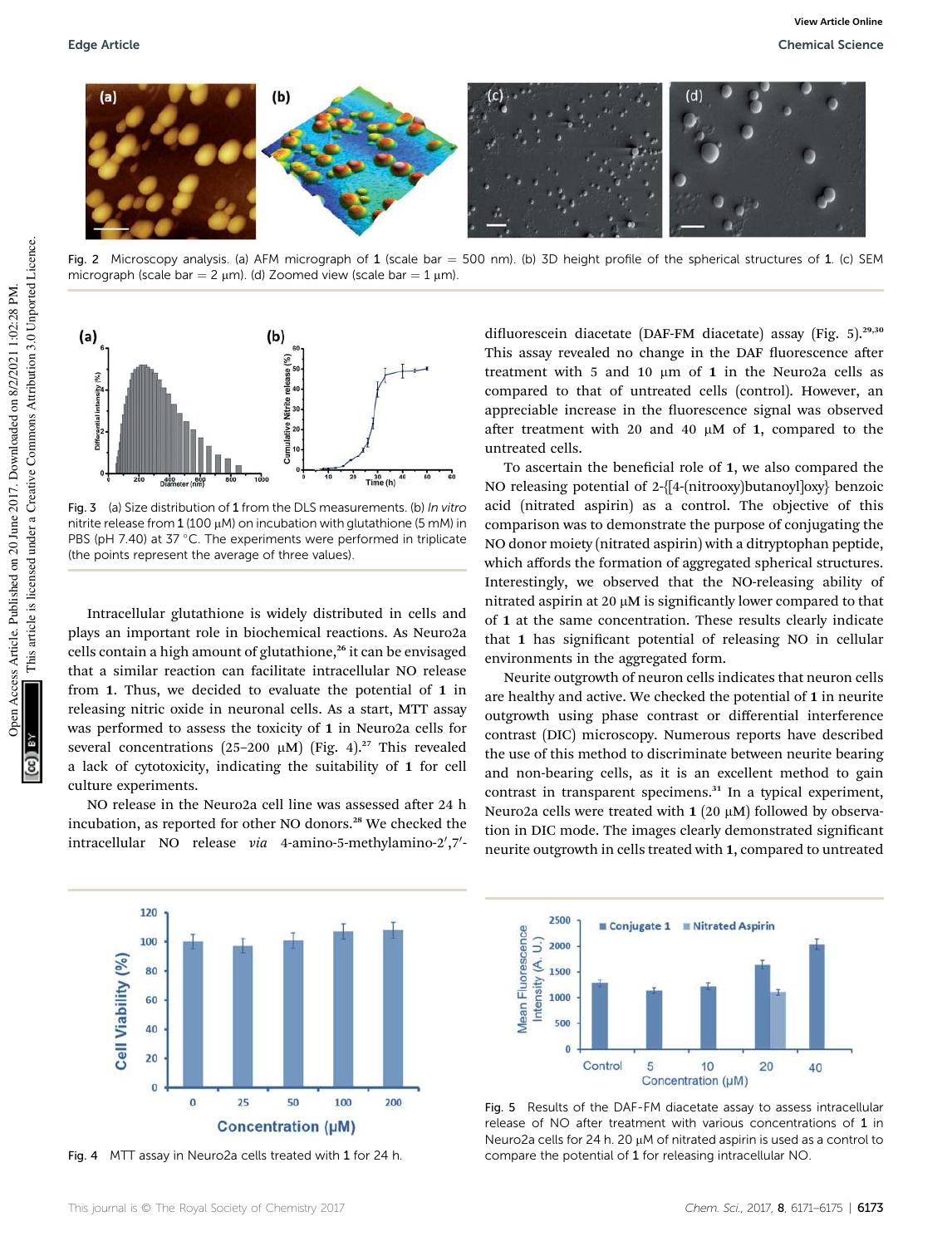

Fig. 6 DIC images representing the promotion of neurite outgrowth in Neuro2a cells shown in lower magnification (a) where scale bars correspond to  $100 \mu m$  and higher magnification (b) where scale bars correspond to 20  $\mu$ m.



Fig. 7 Quantitative analysis showing (a) the percentage of neurite containing cells and (b) the length of neurites after treatment with 1, compared to untreated cells.

(control) cells (Fig. 6a and b). The number of cells showing neurite outgrowth, as well as neurite length, was quantified using cellSens software, which clearly showed  $\sim$ 30% enhancement in the number of neurite-bearing cells (Fig. 7a), while the neurite length almost doubled compared to that of the control cells (Fig. 7b). These results further confirm the potential of 1 for promoting neurite outgrowth in healthy neuronal cells.

Taken together, these results confirm the premise of combining a self-assembling motif appended with organic nitrate as a nitric oxide release trigger, which requires thiol for decomposition. We observed not only formation of homogeneously sized soft structures in solution from 1, but also the *in vitro* release of nitrite ions in the presence of glutathione. Notably, this strategy was also validated in a neuronal cell line where the release of nitric oxide and new neurite outgrowth was detected. These studies open new possibilities of extending the suggested design with target-specific soft structures,

investigations concerning biological outcomes, and optimizing such vehicles for releasing other gasotransmitters.

## Conclusions

In conclusion, we have described a NO releasing novel peptide conjugate platform, combining the virtues of a self-assembling system with a nitric oxide precursor trigger, which reacts under redox conditions to release NO *in vitro* as well as within neuronal cells. This approach offers immense promise in discovering better biocompatible handles to study the physiology of sustained NO release under controlled conditions for topical and systemic applications such as wound healing, erectile dysfunction, and a host of vascular inflammatory conditions.

## Acknowledgements

S. V. thanks the Nanobiotechnology Taskforce, Department of Biotechnology, for financial support (BT/PR6697/NNT/28/623/ 2012). HAP thanks CSIR, India, for a Senior Research Fellowship. S. M. and V. G. thank UGC and DST for their fellowships, respectively. We also thank NCCS, Pune for providing cell lines. S. V. is also a JC Bose National Fellow supported by SERB, India. S. G. thanks DST for financial support through research grant (EMR/2015/002230) and CSIR-IICB for infrastructure. We thank Prof. Mukesh Sharma and Mr Pavan Nagar, Department of Civil Engineering, IIT Kanpur, for allowing access to ion exchange chromatography. We thank Prof Ashok Kumar, Anamika and Parvaiz Ahmad Shiekh, BSBE, IIT Kanpur, for experimental help. We also thank an anonymous reviewer for constructive comments on this manuscript.

### Notes and references

- 1 (*a*) S. Moncada and A. Higgs, *N. Engl. J. Med.*, 1993, 30, 2002– 2011; (*b*) L. J. Ignarro, *Nitric Oxide Biology and Pathobiology*, Academic Press, San Diego, CA, 2000; (*c*) M. A. Marletta, M. A. Tayeh and J. M. Hevel, *BioFactors*, 1990, 2, 219–225.
- 2 (*a*) W. C. Ling, D. D. Murugan, Y. S. Lau, P. M. Vanhoutte and M. R. Mustafa, *Sci. Rep.*, 2016, 6, 33048; (*b*) A. Piech, C. Dessy, X. Havaux, O. Feron and J. L. Balligand, *Cardiovasc. Res.*, 2003, 57, 456–467; (*c*) W. K. Alderton, C. E. Cooper and R. G. Knowles, *Biochem. J.*, 2001, 357, 593–615.
- 3 (*a*) D. D. Thomas, L. A. Ridnour, J. S. Isenberg, W. F. Santana, C. H. Switzer, S. Donzelli, P. Hussain, C. Vecoli, N. Paolocci, S. Ambs, C. A. Colton, C. C. Harris, D. D. Roberts and D. A. Wink, *Free Radic. Biol. Med.*, 2008, 45, 18–31; (*b*) J. S. Stamler, S. Lamas and F. C. Fang, *Cell*, 2001, 106, 675– 683.
- $4$   $(a)$  Y. Lu, D. L. Slomberg and M. H. Schoenfisch, *Biomaterials*, 2014, 35, 1716–1724; (*b*) A. Pegalajar-Jurado, K. A. Wold, J. M. Joslin, B. H. Neufeld, K. A. Arbea, L. A. Suazo, S. L. McDaniel, R. A. Bowen and M. M. Reynolds, *J. Control. Release*, 2015, 217, 228–234; (*c*) S. Yina, L. Chenghua, Z. Weiwei, W. Zhenhui and L. Zhimeng, *Sci. Rep.*, 2016, 6, 23783.